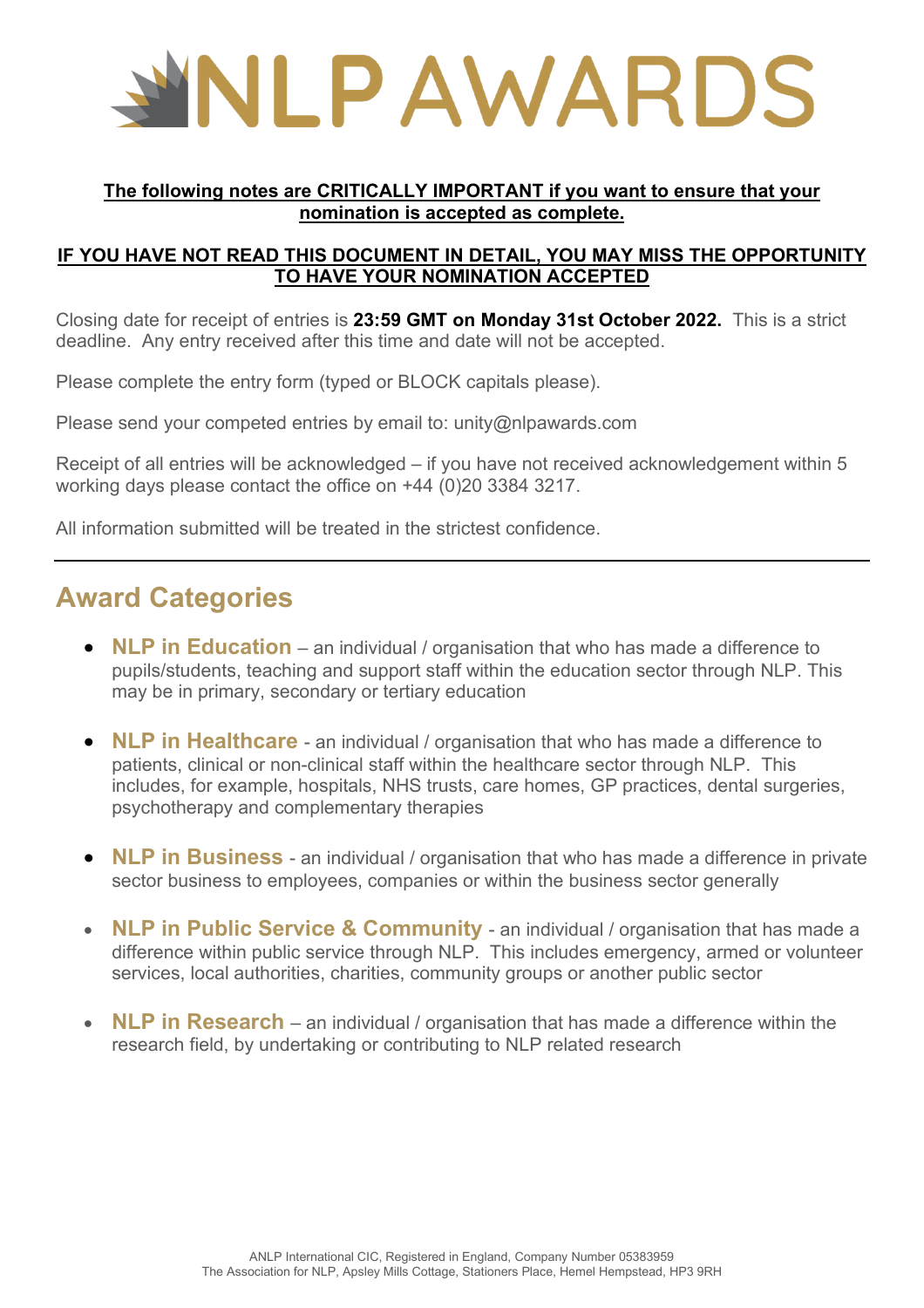# **NLPAWARDS**

## **What our panel are looking for:**

- A fully completed nomination form
- Detailed supporting evidence/additional documentation
- The unsung heroes of the NLP Community those people who use NLP in their community or in their workplace to benefit their clients, friends, family and society in general.

## **Guidance Notes**

#### **The quality of the nomination is CRITICAL for the nominee to be considered.**

The panel will be made up of people who are OUTSIDE of the NLP community and will judge purely on the content of the nomination form. A form that effectively says "You know who I mean" is not informative! Please do as much research and provide as much evidence to back up your nomination. Saying that someone has achieved something specific will always carry more weight if there is evidence such as a letter of thanks/recommendation, newspaper article, online reference or independent witnesses.

The narrative of the nomination is also important to allow the sponsors, charity and other panel members to understand how the nominee has made an impact. This narrative may also be used for in winner's press releases, national and international media. So, make it the best you can!

#### **1. Liaise with the Nominee**

If you are considering entering on behalf of a third party please make sure that you submit all of the relevant information and liaise with the person or organisation you are nominating.

#### **2. Make time and enjoy it!**

These awards are a *celebration* and you could choose to enjoy the process from start to finish! If you are completing an application, you obviously believe in what you or your colleagues have done. Enjoy it - this will come across in your application. Set some time aside to really consider your answers and let the words speak for themselves.

#### **3. Ownership**

Make sure you own this process so that you get the entry submitted. It is very easy to do and we want to recognise contribution, so ensure one person gets it done.

#### **4. Enjoy it**

This is a tremendous achievement. To even be submitting an award application means that you are proud of the work that the nominee or that you are doing and the difference you are making please enjoy and celebrate that.

#### **5. Word your entry carefully and answer the questions**

Our panel will be reading through many applications, so describing the project carefully is vital if you want to portray the significance and worthiness of the person or project you are putting forward for an award. Make sure you explain it clearly, keep to the point, sense check the details and proof read it!

#### **6. Make sure you are submitting your entry to the right category**

You can nominate an individual/organisation to as many as three categories. Please make sure you are submitting to a relevant category.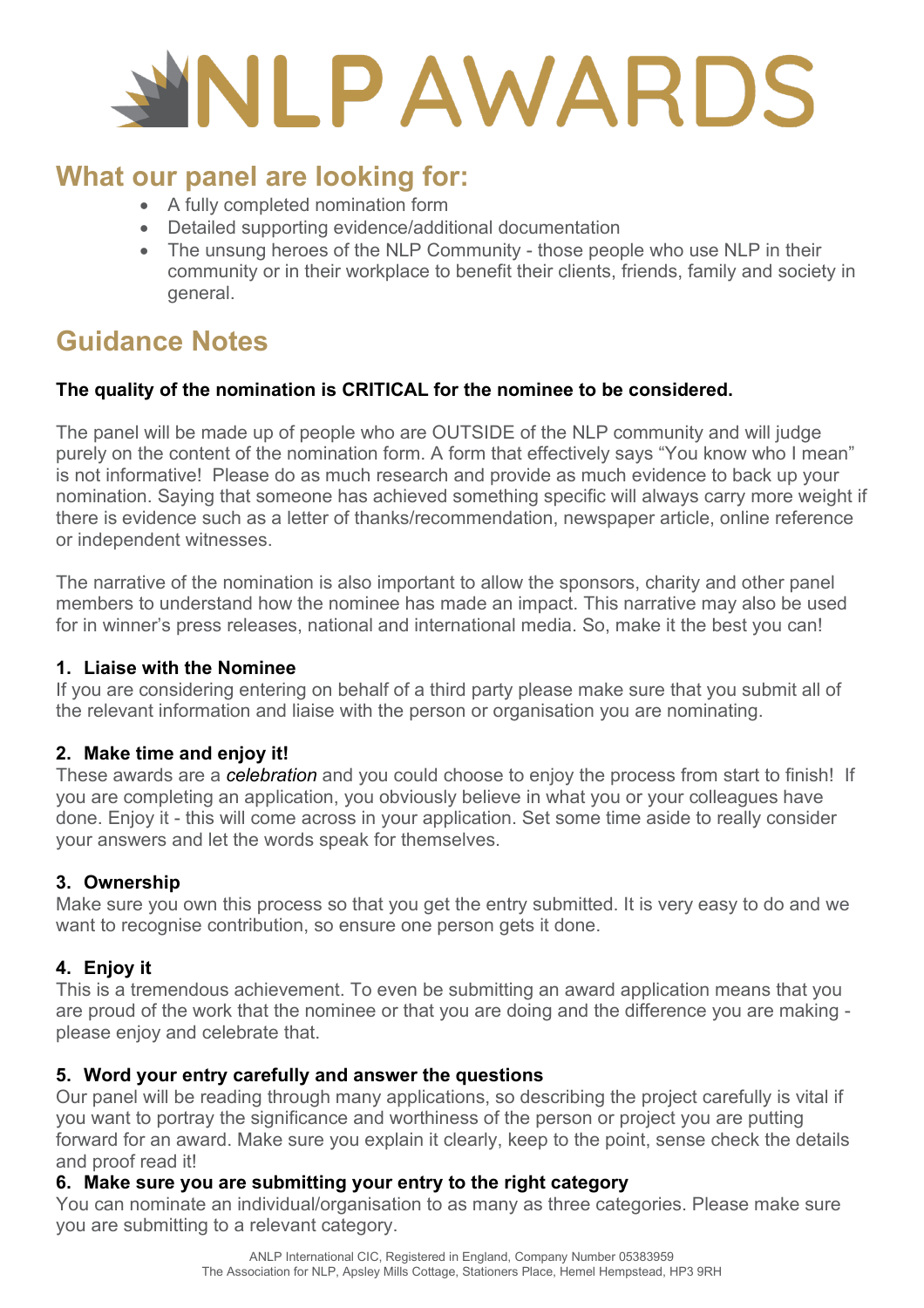## **ILPAWARDS**

#### **7. Word count and deadlines!**

**We cannot accept submissions that are received late.** We will confirm receipt of all award submissions by email. If you haven't received a confirmation of receipt, assume we haven't received it so please contact us or resubmit to [unity@nlpawards.com.](mailto:unity@nlpawards.com)

Please stick to the word count (minimum and maximum where applicable) - if you don't, the nomination will be rejected.

#### **8. Beyond the application: Supporting evidence**

The panel are happy to receive and would encourage supporting evidence. Please keep this relevant (3 items *maximum* per nomination)*,* as the panel will be busy. Please do use supporting evidence where necessary and make sure the panel are clear on why you are submitting this.

#### **9. Read through the submission check list to ensure your entry is complete.**

## **Submission check list**

| 1. Contact details for nominee entered correctly                         |  |
|--------------------------------------------------------------------------|--|
| 2. Enter details of seconder (including self-nominations)                |  |
| <b>3.</b> Tick the box next to 'I verify all the information is correct' |  |
| 4. All criteria answered with required minimum and maximum word count    |  |
| 5. Additional supporting information: maximum 3 pieces per nomination    |  |
| 6. Nomination form signed and dated, agreeing to terms and conditions    |  |
|                                                                          |  |

#### **We look forward to receiving your application.**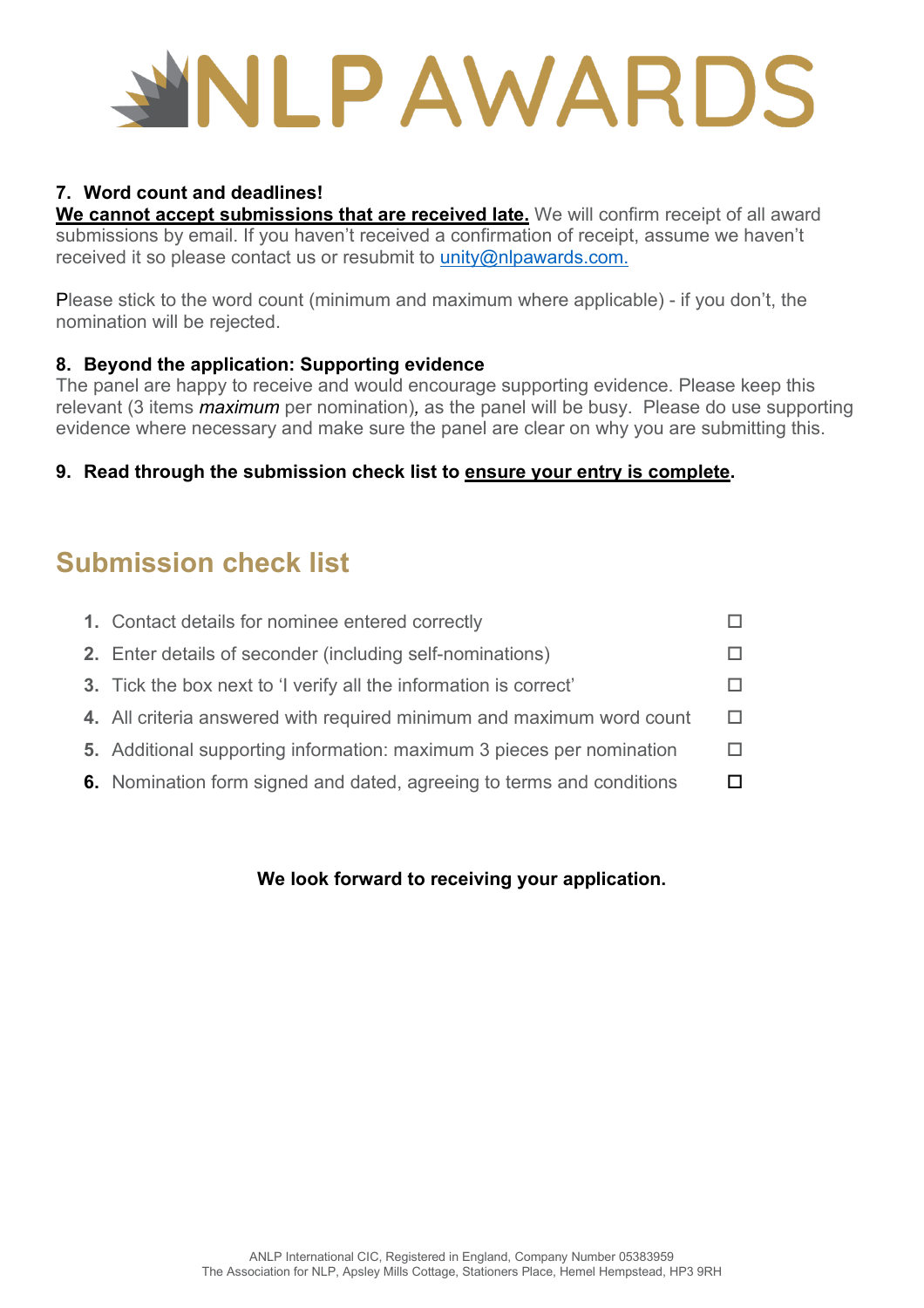

## **Awards Timetable Overview**